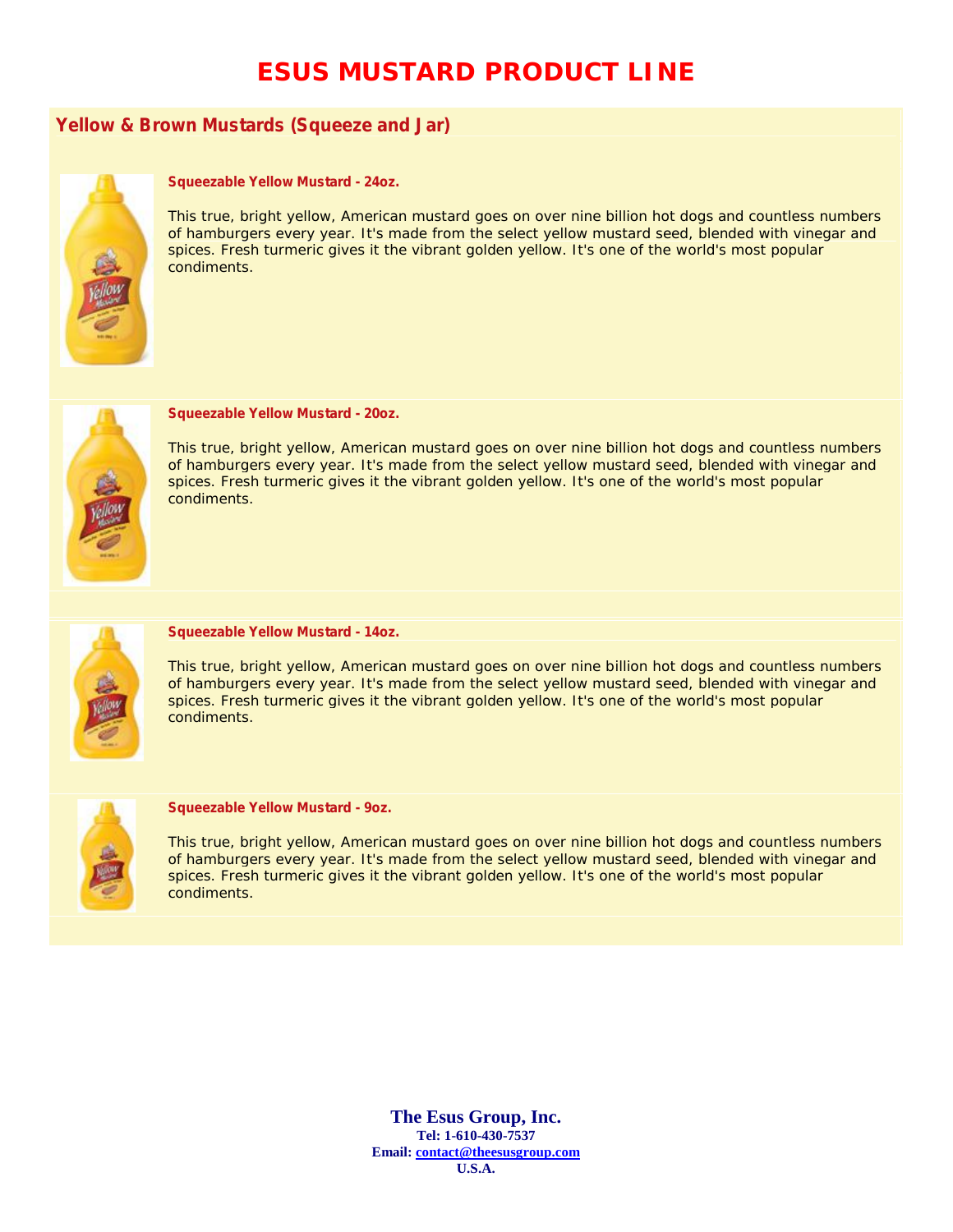

## **Salad Style Mustard - 32oz. Jar**

This true, bright yellow, American mustard goes on over nine billion hot dogs and countless numbers of hamburgers every year. It's made from the select yellow mustard seed, blended with vinegar and spices. Fresh turmeric gives it the vibrant golden yellow. It's one of the world's most popular condiments.



#### **Salad Style Mustard - 24oz.**

This true, bright yellow, American mustard goes on over nine billion hot dogs and countless numbers of hamburgers every year. It's made from the select yellow mustard seed, blended with vinegar and spices. Fresh turmeric gives it the vibrant golden yellow. It's one of the world's most popular condiments.



#### **Salad Style Mustard - 16oz.**

This true, bright yellow, American mustard goes on over nine billion hot dogs and countless numbers of hamburgers every year. It's made from the select yellow mustard seed, blended with vinegar and spices. Fresh turmeric gives it the vibrant golden yellow. It's one of the world's most popular condiments.



#### **Salad Style Mustard - 9oz.**

This true, bright yellow, American mustard goes on over nine billion hot dogs and countless numbers of hamburgers every year. It's made from the select yellow mustard seed, blended with vinegar and spices. Fresh turmeric gives it the vibrant golden yellow. It's one of the world's most popular condiments.



#### **Spicy Brown Mustard - 12oz.**

This American mustard was created as a spicy alternative to yellow mustard. It's made from #1 yellow and brown mustard seeds, and is spicier, more coarse and less vibrant in color. It's very popular on sandwiches and sausages.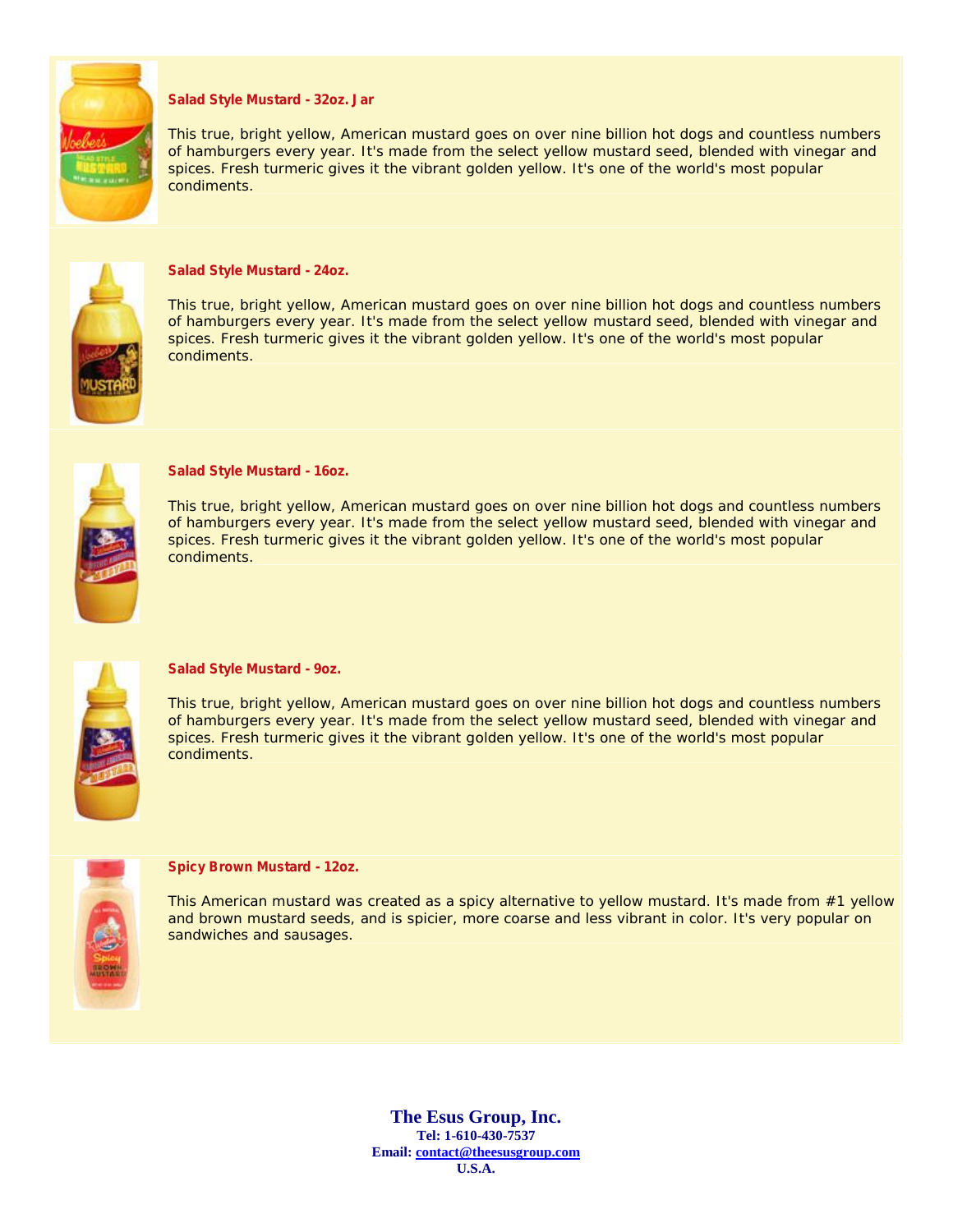## **Creamy Dijon Mustard - 12oz.**



This is a unique, complex mustard. It's creamy and delicate, yet strong. It's pungent and spicy. Made with all natural ingredients and white wine, its versatility ranges from the seasoning of grilled meats and cold cuts to stews and salads. It's also a chef's staple when making vinaigrettes and delicate sauces



#### **Horesradish Mustard - 9oz.**

Fresh ground horseradish is added to a whole grain base and is stone ground for an exciting balance of flavor. The grainy texture and robust taste of this old-fashioned mustard really holds its own with corned beef and cabbage, sausage and cold cuts.



### **Superior Mustard - 9oz.**

This is truly a Woeber's original. Dating back to the 1800s, it's our oldest recipe and still an art form when it comes to mustard production. It's made from the highest quality ingredients including the finest mustard seeds and is double-stone milled to create its pungent flavor. Superior Mustard lives up to its name.



### **Jalpeno Mustard - 9oz.**

Blended with a unique combination of spices creating its robust flavor, it is stone ground with real jalapenos for a fiery hot finish. Its uses are varied, but especially popular on hot dogs, hamburgers and sandwiches.



#### **Dijon Mustard - 9oz.**

This is a unique, complex mustard. It's creamy and delicate, yet strong. It's pungent and spicy. Made with all natural ingredients and white wine, its versatility ranges from the seasoning of grilled meats and cold cuts to stews and salads. It's also a chef's staple when making vinaigrettes and delicate sauces.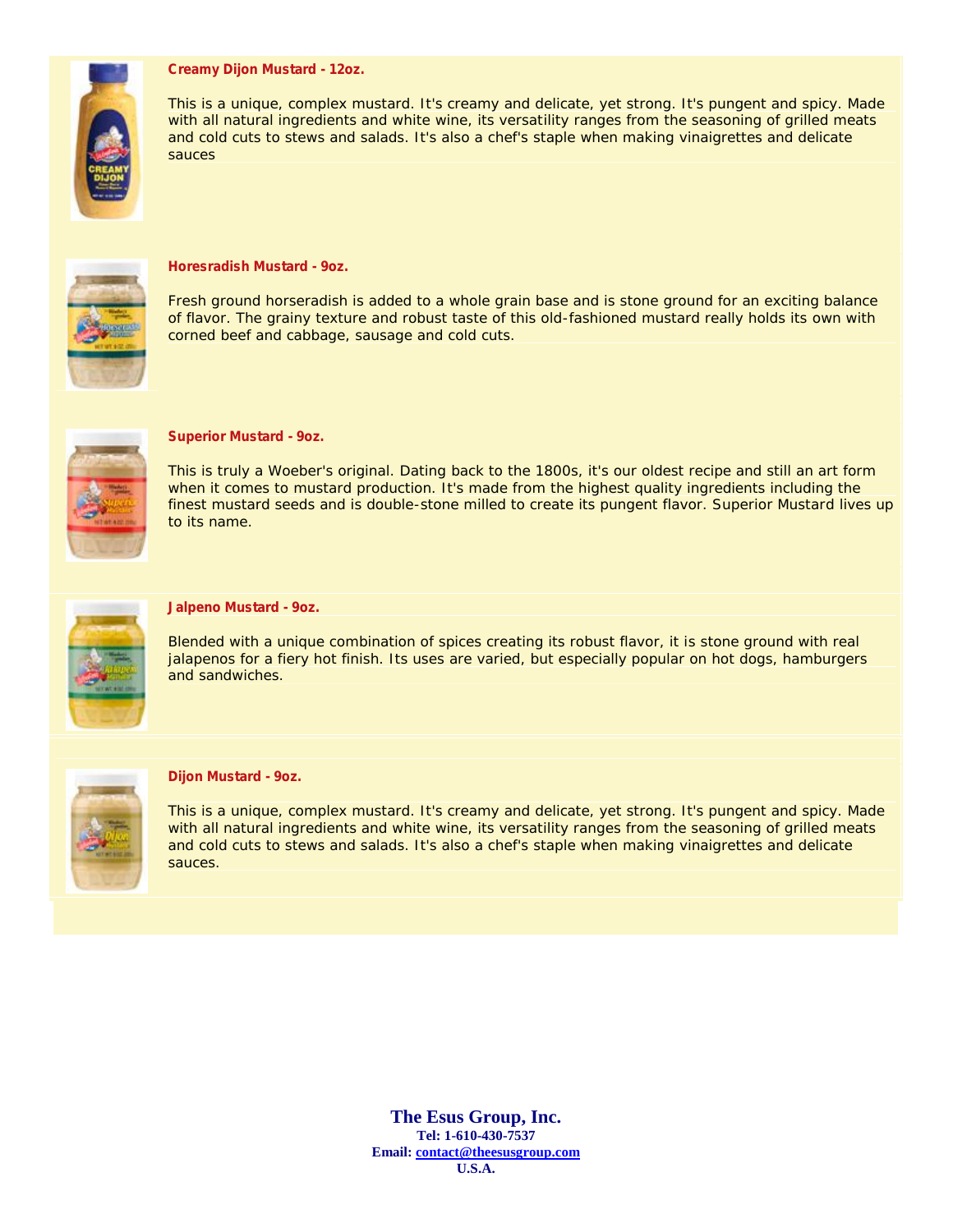## **Sandwich Pals**



## **Horseradish Sauce- 16oz.**

This is our signature! Its zesty taste has been created from freshly ground horseradish blended with special spices into a creamy base. Its smooth texture counters its hot, lively taste to make it the perfect sandwich spread. Our horseradish sauce also enhances marinades, salad dressings and dip recipes.



## **Sweet & Spicy Mustard - 16oz.**

This mustard is unique! Only the #1 select mustard seed is stone-ground and blended with special spices to make it deliciously sweet. It goes great with meats and cold cuts, and is used often in cooking recipes.



### **Hot & Spicy Mustard - 16oz.**

This mustard will wake up your taste buds! Only the #1 select mustard seed is used, along with fresh horseradish, peppers and special spices. Its rich, spicy flavor beefs up your enjoyment of broiled meats, poultry and cheeses. It's also popular for use in salad dressing recipes.



### **Jalapeno Mustard - 16oz.**

South-of-the-border ZING! Real jalapeno peppers are stone-ground with special spices to perk up your taste buds. It works about anywhere, especially on hot dogs, burgers and other sandwiches.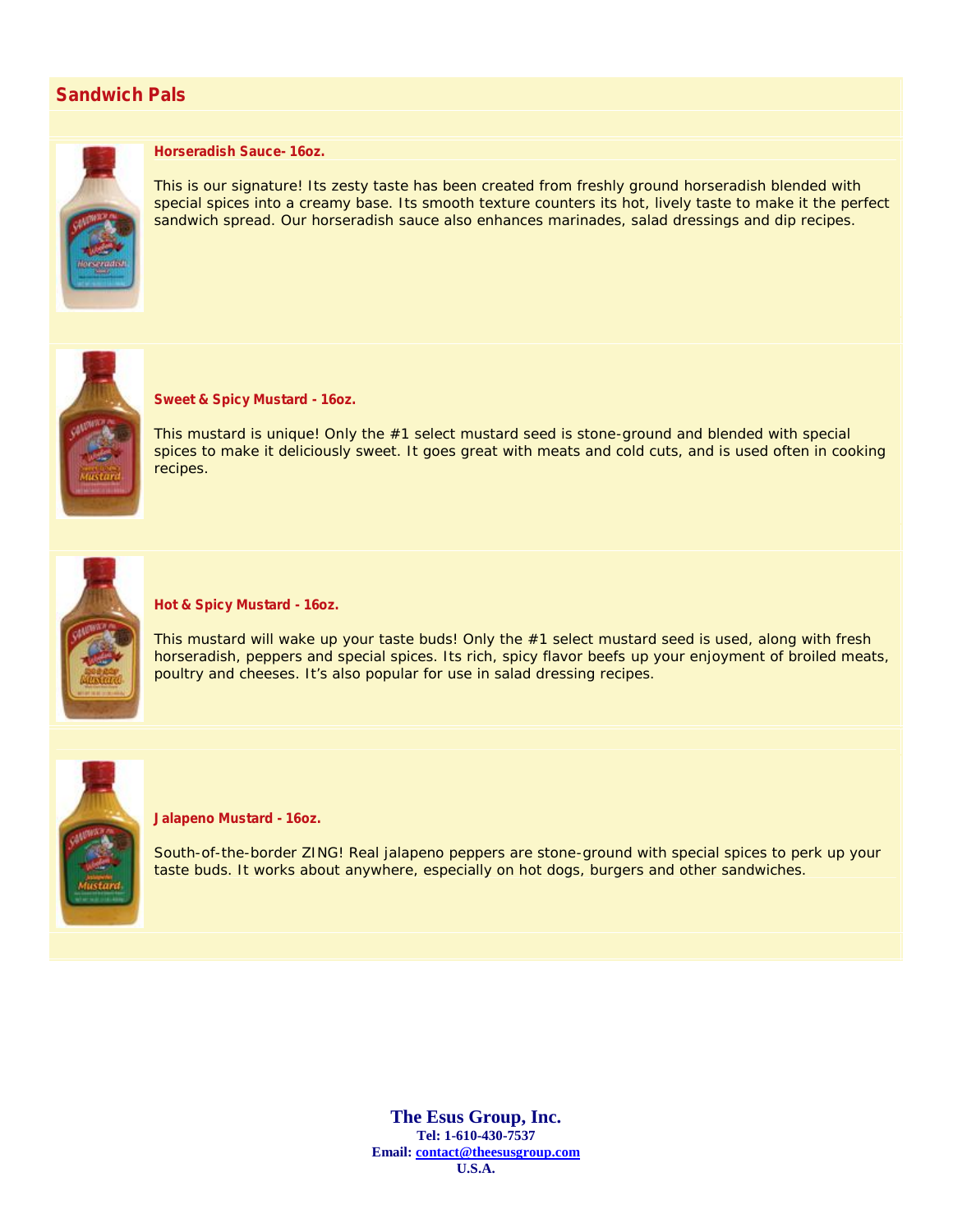

## **Smoky Horseradish Sauce- 16oz.**

This is a great compliment to your favorite sandwich meats. Just a hint of mesquite flavoring gives this horseradish sauce a new twist.



## **Wasabi Sauce - 16oz.**

Turn up the heat on your sandwiches, spreads, dips and more with our unique blend of horseradish sauce, Wasabi, and special spices.



#### **Horseradish Mustard - 16oz.**

A family recipe since 1905, this mustard is the perfect blend of spices and fresh horseradish. Exceptional with burgers, brats, and metts.



#### **Cranberry Horseradish Sauce- 16oz.**

A treat for the palate! The tart flavor of cranberries, the distinct pungent flavor of fresh ground horseradish, and a rich, creamy base create a winning combination. Loaded with flavor, this robust sauce is great on sandwiches, and adds zip to salad dressings, dips and sauces.



#### **Sandwich Dressing - 16oz.**

Top off any sandwich with this perfect blend of sweet pickles, pimentos and spices. It's creamy and delicious, and can be used in your favorite casserole and dip recipes.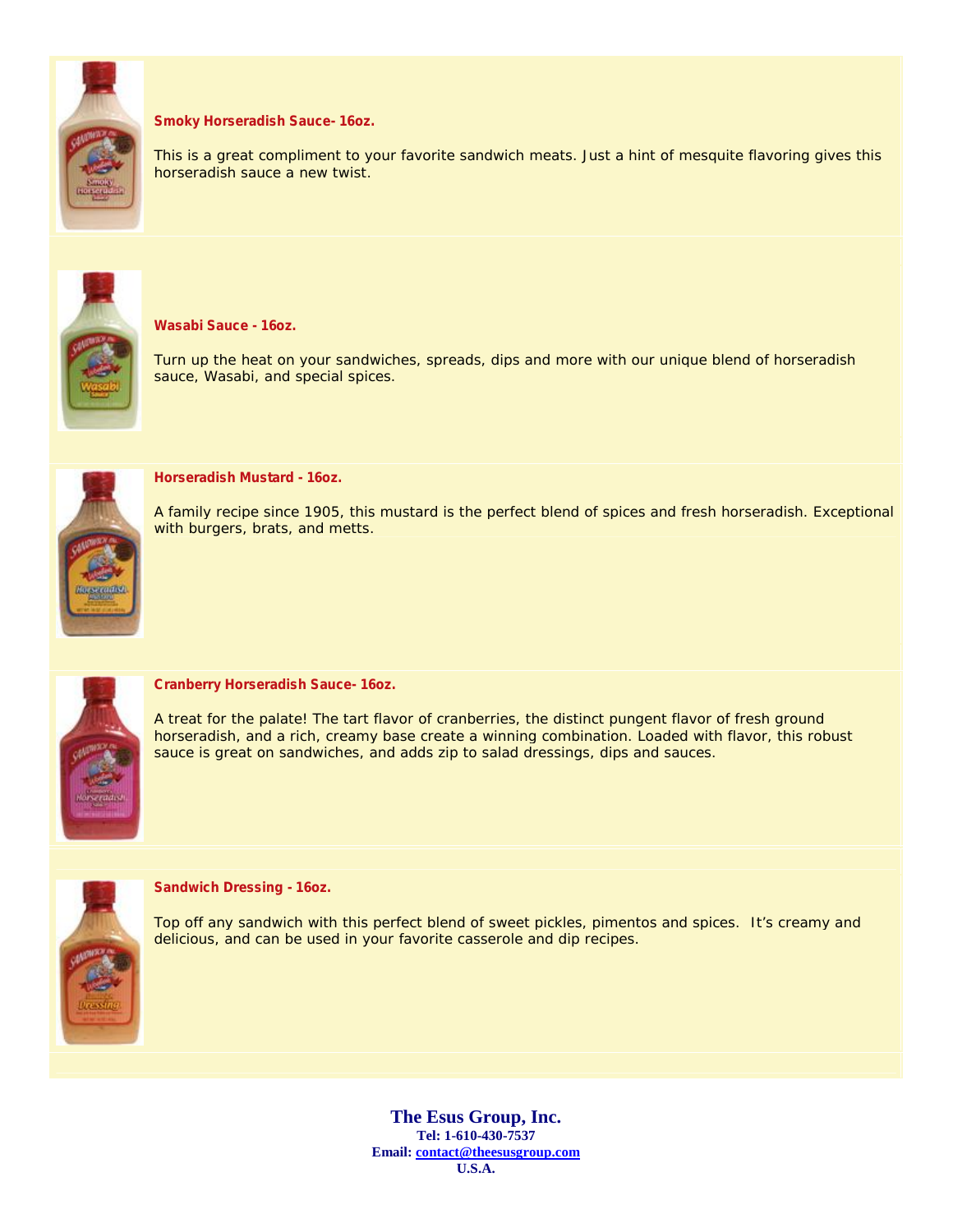## **Mustard Relish - 16oz.**







## **Dusseldorf Mustard - 16oz.**

Smooth and creamy. Spicy and Bold. An old world recipe that enhances all meat sandwiches especially sausages and hot dogs.

## **Simply Supreme Organic**



#### **Organic Yellow Mustard - 10oz.**

This true, bright yellow, American mustard goes on over nine billion hot dogs and countless numbers of hamburgers every year. It's made from the select yellow mustard seed, blended with vinegar and spices. Fresh turmeric gives it the vibrant golden yellow. It's one of the world's most popular condiments. Totally Organic and certified by Oregon Tilth.



#### **Organic Spicy Brown Mustard - 10oz.**

This American mustard was created as a spicy alternative to yellow mustard. It's made from #1 yellow and brown mustard seeds, and is spicier, more coarse and less vibrant in color. It's very popular on sandwiches and sausages. Totally Organic and certified by Oregon Tilth.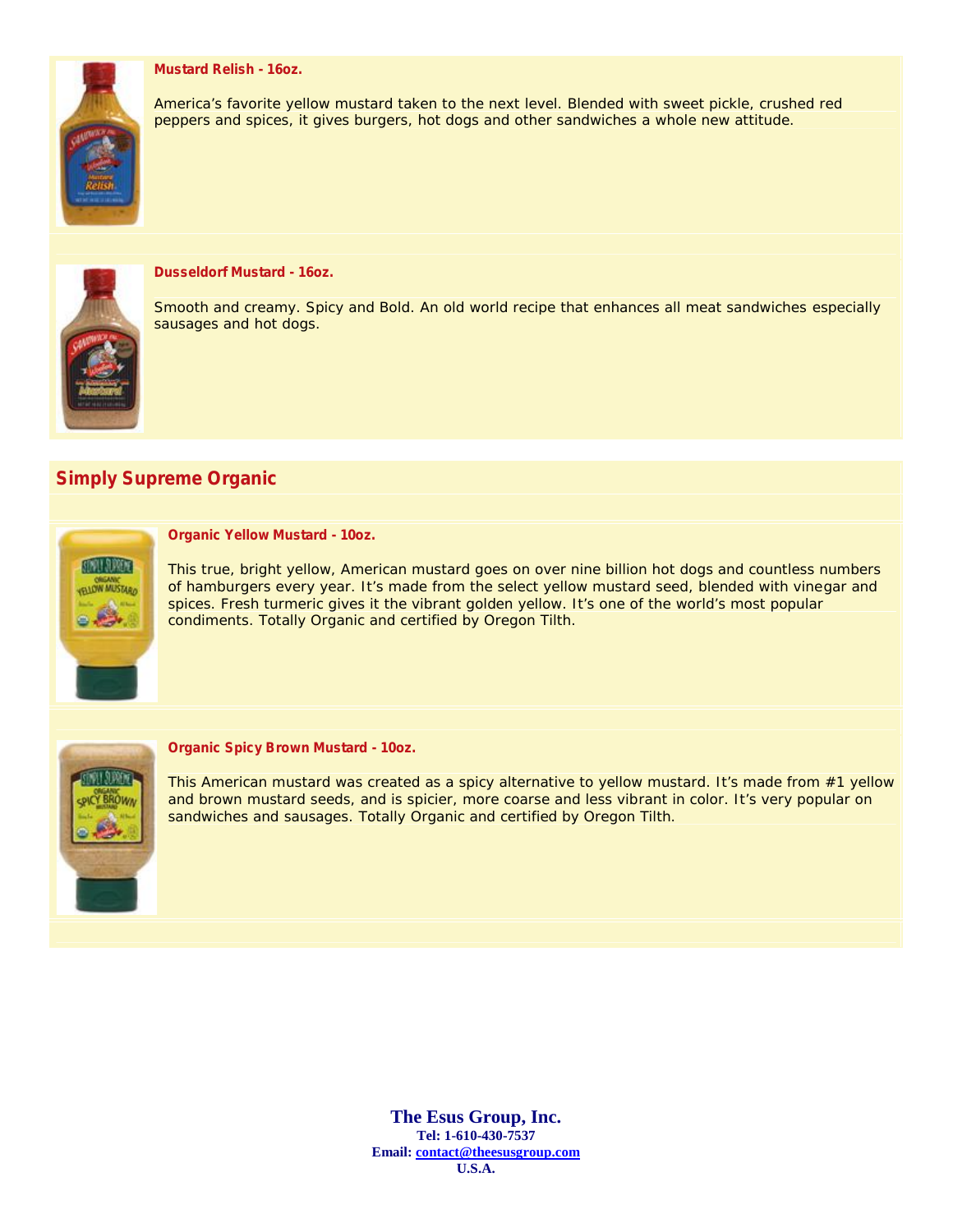## **Organic Deli Mustard - 10oz.**



Made with all organic ingredients including white vinegar, this is a slightly coarser and sweeter mustard that goes with any deli meat you desire. Totally Organic and certified by Oregon Tilth.



**Organic Whole Grain Mustard - 10oz.**

Our Organic Whole Grain mustard adds a crunchy kick of flavor to sandwiches, marinades, dressings, and more—with no preservatives or artificial colors. Totally Organic and certified by Oregon Tilth.



## **Organic Dijon Mustard - 10oz.**

This is a unique, complex mustard. It's creamy and delicate, yet strong. It's pungent and spicy. Made with all natural ingredients and white wine, its versatility ranges from the seasoning of grilled meats and cold cuts to stews and salads. It's also a chef 's staple when making vinaigrettes and delicate sauces. Totally Organic and certified by Oregon Tilth.

## **Simply Supreme**



## **Honey Mustard - 13oz.**

Our signature honey mustard is blended with real clover honey, pure cane sugar, imported mustard flour, and select spices. Blended to perfection, this exceptional mustard is perfect on sandwiches as well as grilled chicken, ham, and fish.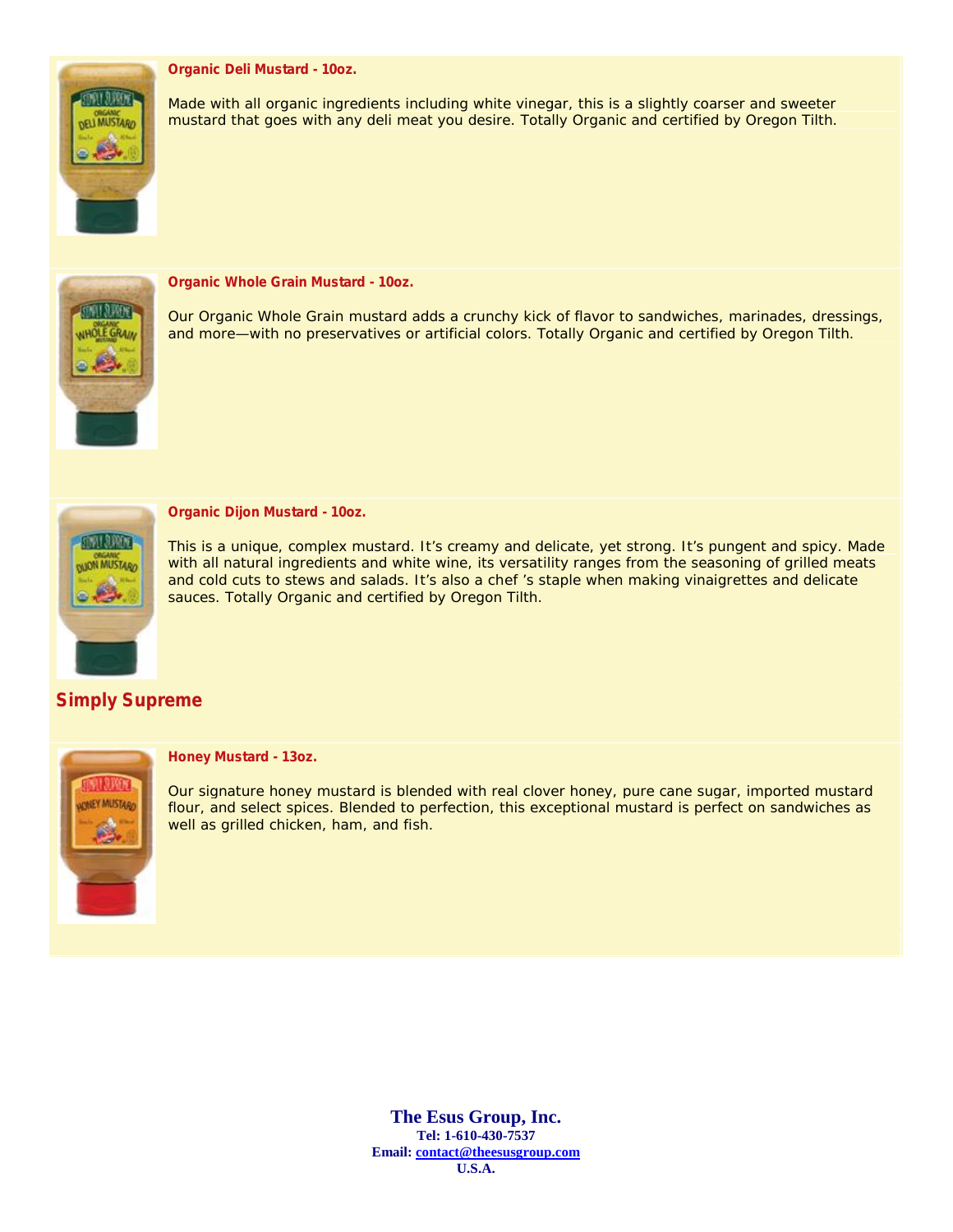## **Whole Grain Dijon Mustard - 10oz.**



A crunchy version of our Dijon mustard that sits well on a grilled chicken sandwich, a marinade for grilled or broiled roasts, or a unique version of your favorite homemade salad dressings.



## **Sriracha Mustard - 10oz.**

Sriracha peppers explode in this unique and versatile mustard. Eat it straight on sandwiches or blend with mayo for a dip or spread.



### **Dijon Mustard - 10oz.**

One of the most versatile and complex mustards, this smooth creamy product is both pungent and spicy. Made from all natural ingredients and white wine, it deliciuosly seasons grilled or broiled meats. A perfect base for salad dressings!



### **Superior Brown Mustard - 10oz.**

One of the finest brown mustards you will ever enjoy. The perfect compliment to grilled bratwurst or metts. This will be your all time favorite brown mustard.



### **Craft Beer Mustard - 10oz.**

We've taken a local craft beer from the Warped Wing Brewery and blended it with a variety of spices to create a tasty and smooth brown style mustard. Brats and beer, say no more!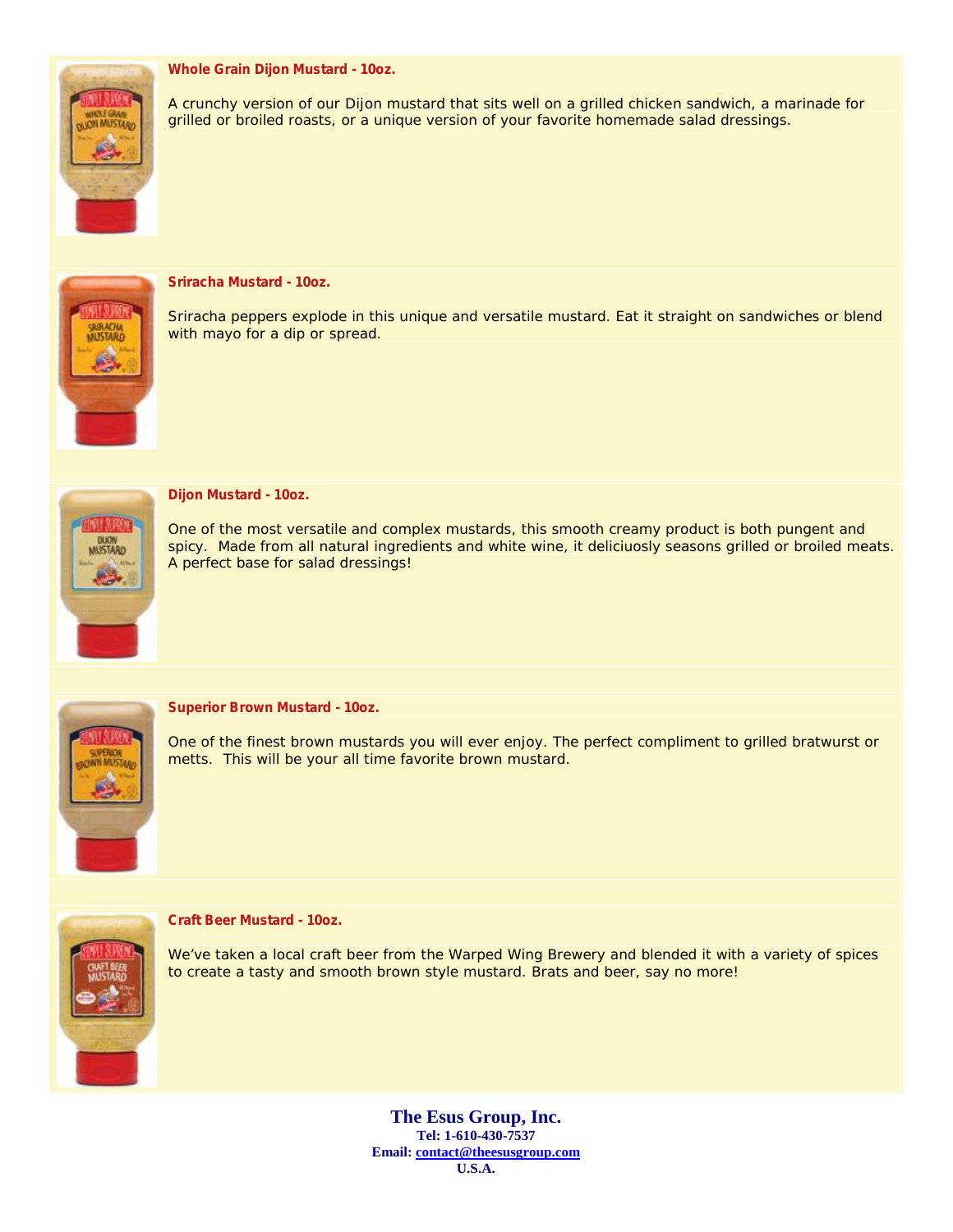## **Mister Mustard**



## **Mister Mustard with Honey - 7.5oz.**

Our signature honey mustard is blended with real clover honey, pure cane sugar, imported mustard flour, and select spices. Blended to perfection, this exceptional mustard is perfect on sandwiches as well as grilled chicken, ham and fish.



#### **Mister Mustard Original Mustard - 7.5oz.**

We've raised the heat level to make this one of the hotter mustards on the market. Stone ground, brown mustard with secret spices will make this a staple in your refrigerator and a top-shelf condiment.



#### **Mister Mustard Sweet Hot Mustard- 7.5oz.**

More sweet than hot, this smooth, creamy blend of the choicest ingredients is the perfect pretzel dip, not to mention a sandwich condiment. Better buy two because you'll empty this jar in record time!

## **Reserve Mustard**



## **Whole Grain Dijon Mustard - 4.25oz.**

For the mustard connoisseurs, this special recipe combines our famous dijon mustard with the crunch of whole grain mustard seeds. Great for dipping crackers and pretzels.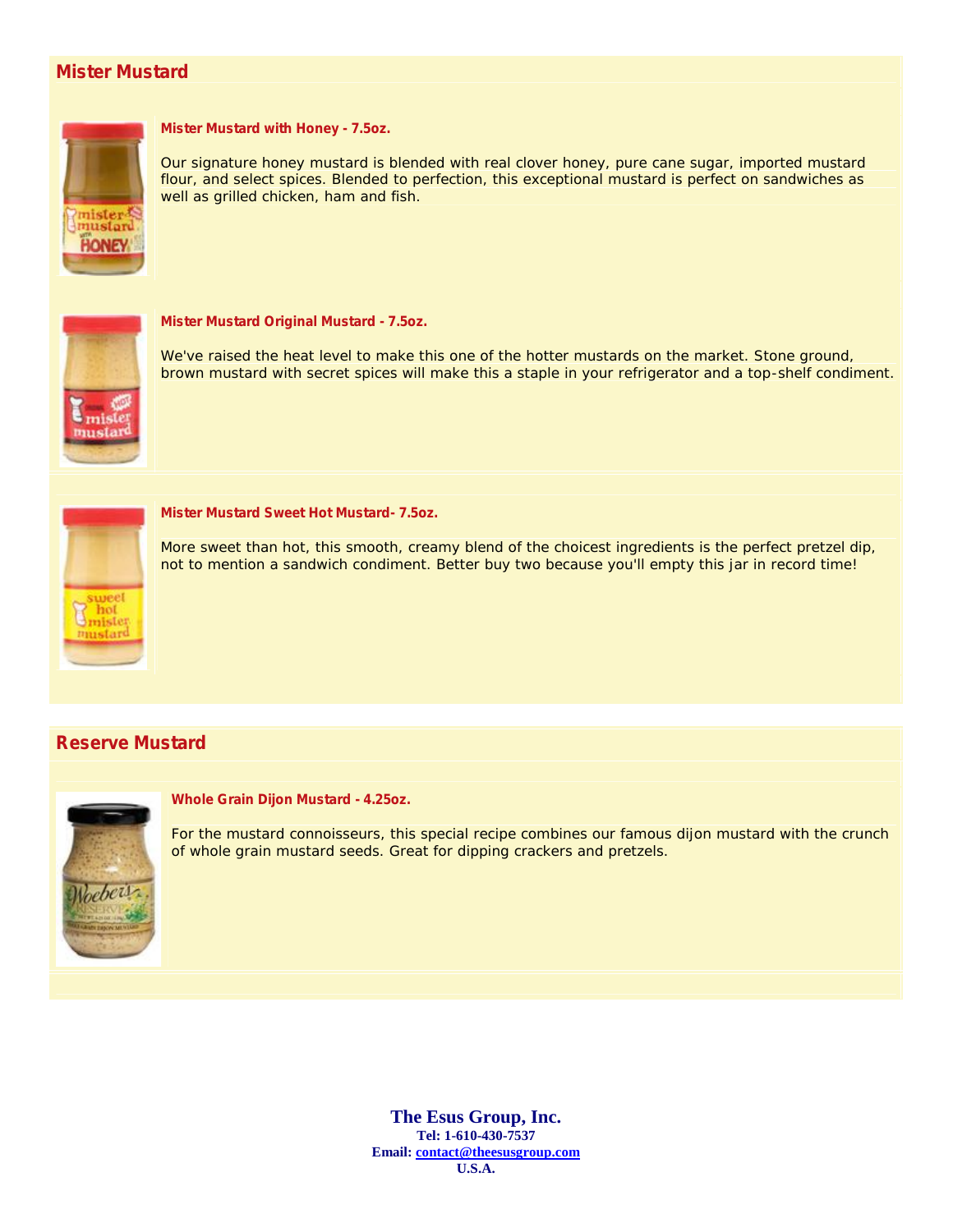## **Cranberry Honey Mustard - 5oz.**



Pure, golden honey blended with fresh, ground cranberries and special seasonings create this versatile condiment. Perfect with turkey, ham, and cheese and crackers.



## **Honey Mustard - 5oz.**

The grand champion of honey mustards and a Woeber signature product. Adds a sweet and tangy glaze to grilled chicken and roasted ham, and is perfect as a pretzel dip.



#### **Champagne Dill Mustard - 4.25oz.**

This elegant spread gives any sandwich a touch of class. Excellent on a fish sandwich or as a topping for salmon.



#### **Smoky Horseradish Sauce - 4.25oz.**

This is our signature horseradish sauce with a special twist. It's sure to be a hit on any sandwich, especially roast beef!



#### **Southwest Mustard - 4.25oz.**

Yee ha! Round up all the fixin's for a true Southwestern heat. It adds "giddy-up" to any taste.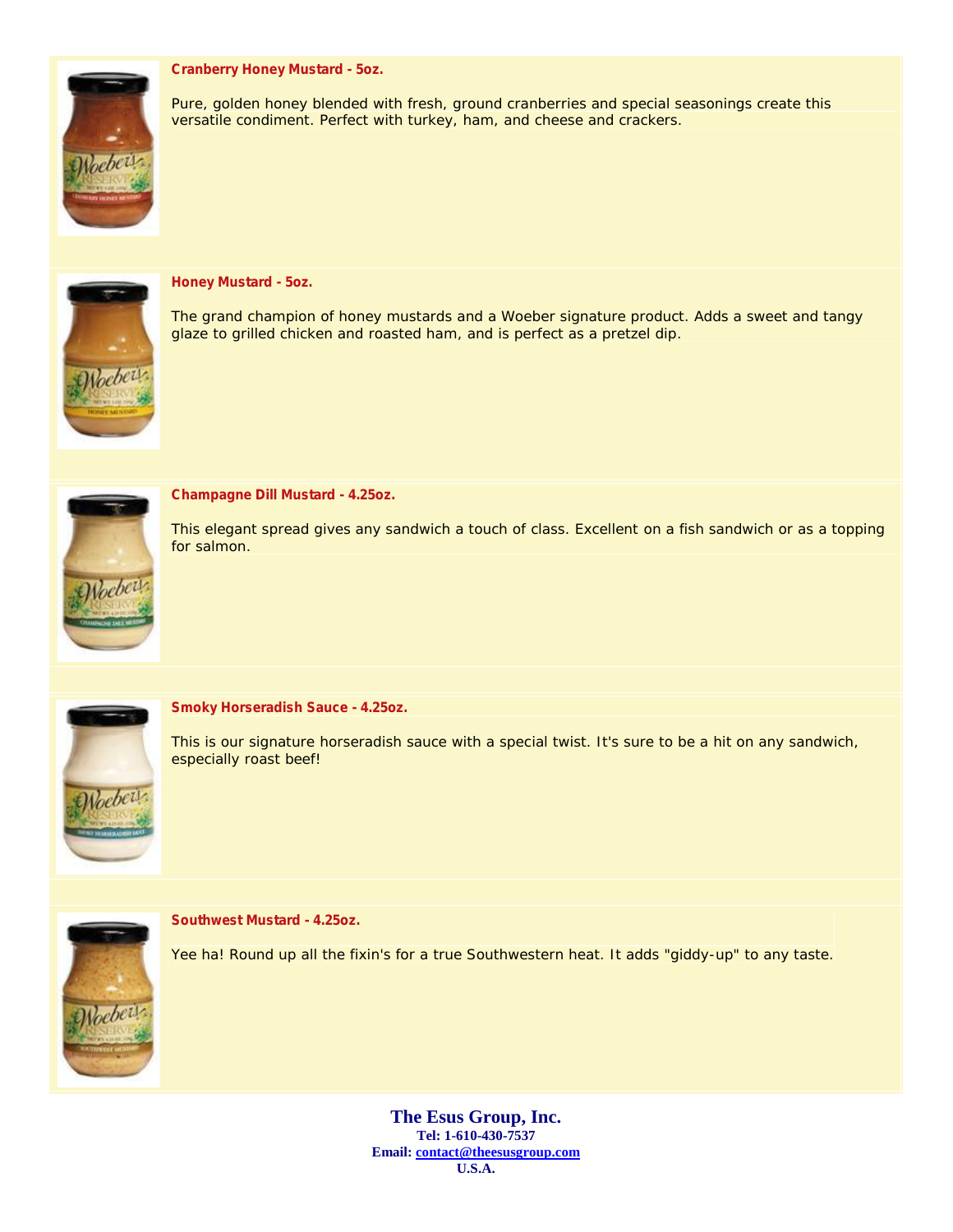## **Supreme Mustard**



## **Supreme Wasabi Mustard - 10oz.**

This unique and zesty mustard complements a variety of foods, from beef and poultry sandwiches to sushi and grilled fish. The bold flavor of wasabi is a powerful addition to any recipe.



### **Sweet & Tangy Tartar Sauce - 10oz.**

The right blend of seasonings and sweet pickles create this fabulous addition to the supreme sauce line. Fish sandwiches, fish sticks, fried clams, etc. never tasted better with Woeber's tartar sauce.



#### **Fiery Cocktail Sauce - 10oz.**

Wow! This signature sauce is the perfect complement to your cocktail shrimp. Freshly ground horserdish and our secret blend of seasonings makes this a powerful and traditional dip.



#### **Southwest Horseradish Sauce - 10oz.**

Starting with our signature horseradish sauce, we have added the right complement of southwest spices to create a flavorful and versatile sauce. Perfect for roast beef sandwiches, enjoy as a dipping sauce for quesadillas, beef stick, and vegetables.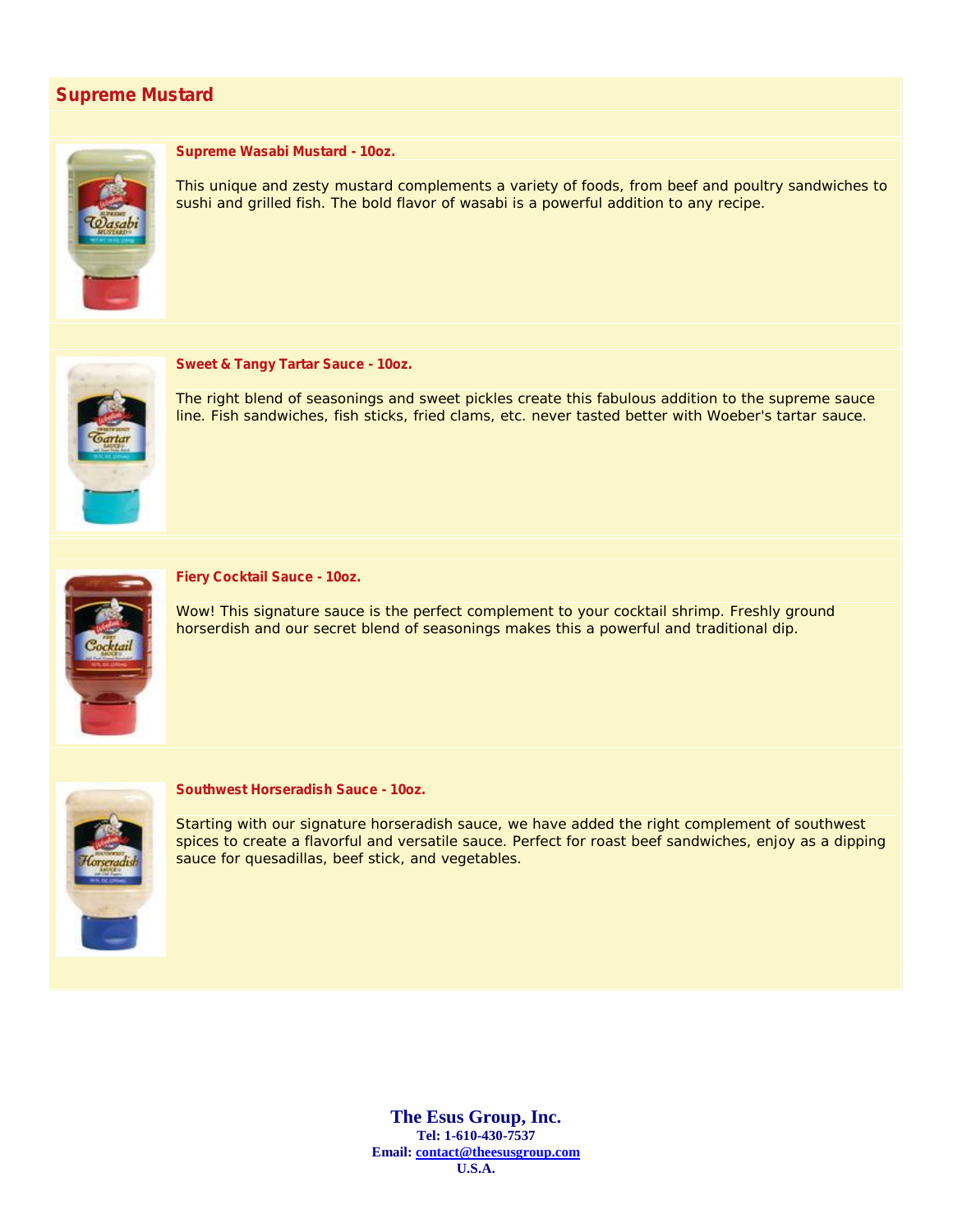## **Supreme Horseradish Mustard - 10oz.**



Fresh, stone-ground horseradish in a whole grain base..it's bold taste and texture really hold their own with corned beef, sausages, cold meats, and pork.

## **Supreme Dips**



## **Supreme Dips Honey Mustard - 10oz.**

A tangy, sweet, creamy, blend of ingredients make this a versatile dip, dressing, or recipe ingredient. Enjoy with chicken nuggets, vegetables, tossed salads, deviled eggs, soft pretzels and sandwiches.



## **Supreme Dips Sweet & Tangy - 10oz.**

The sweet flavor of the Peppadew pepper combined with a creamy dressing is a taste delight for all. Perfect as a dip, sandwich spread, or as an ingredient for a special recipe.



#### **Supreme Dips Sweet & Sour - 12oz.**

So good and sweet. This yummy dip is the right combination of sweetness and spices. Enjoy with chicken nuggets, egg rolls, wraps, salads, and as a ham glaze.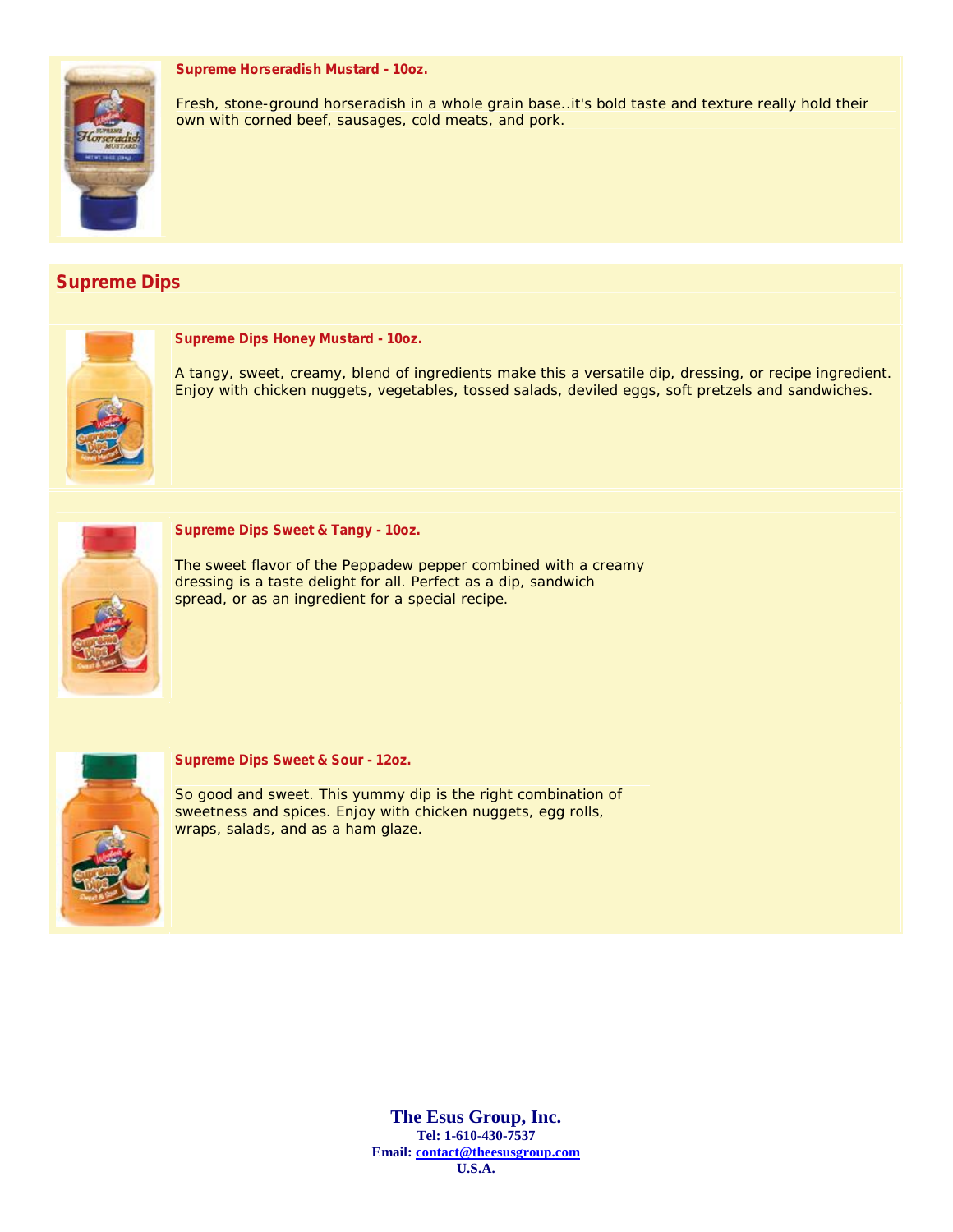## **Garlic & Horseradish Products**



**Chopped Garlic in Oil - 32 oz.**

Fresh, premium garlic chopped and packed in oil to Woeber's usual standard of high quality.



**Chopped Garlic in Water - 32 oz.**

Fresh, premium garlic chopped and packed in water to Woeber's usual standard of high quality.



**Pure Horseradish Available in 5oz. / 8oz. / 16oz. / 32 oz.**

We grind it to order, using only select, premium horseradish roots. This powerful, fresh flavor is not only important as an ingredient for a variety of sauces and seasonings, it's great alone on roast beef.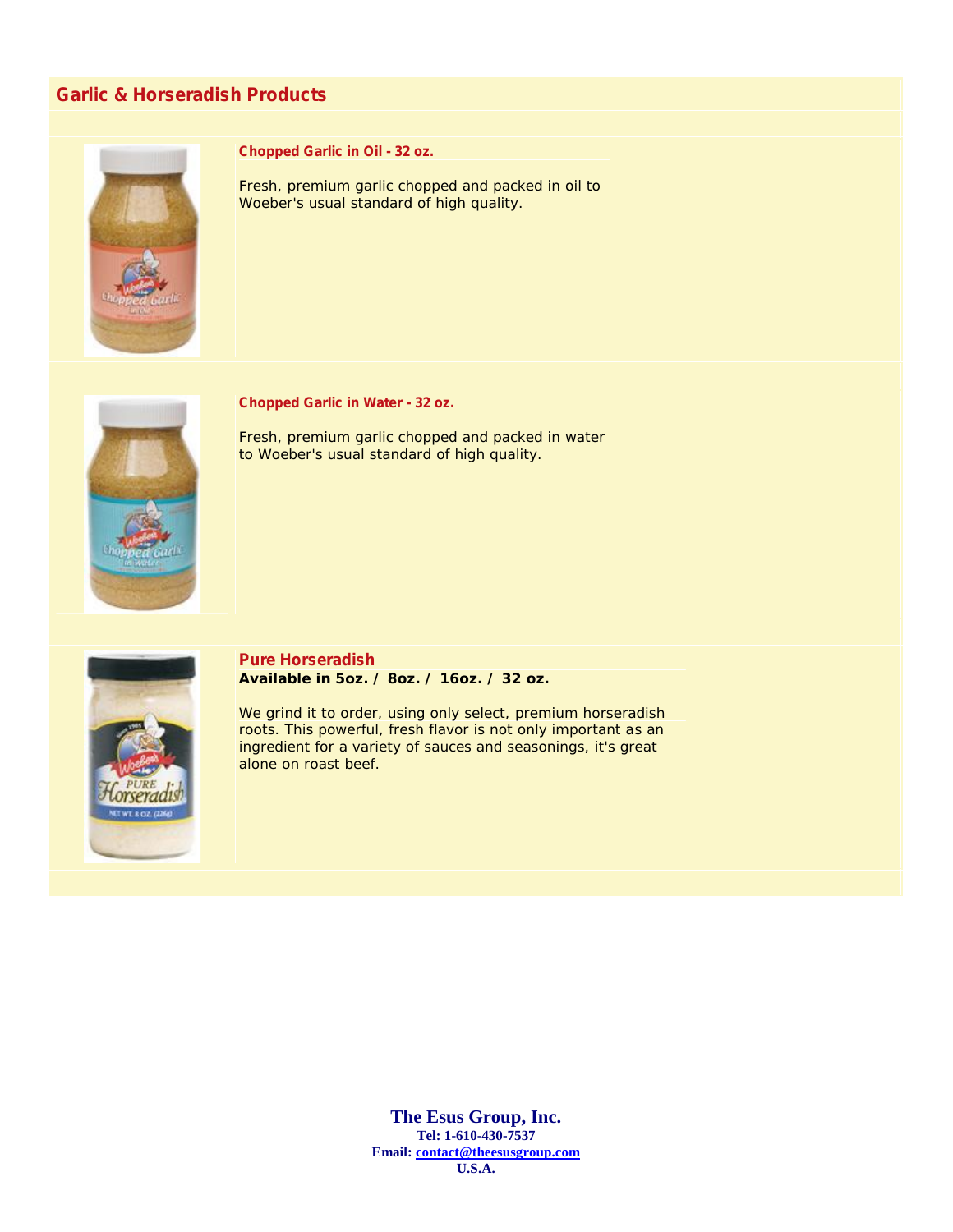

**Pure Horseradish Extra Hot Available in 5oz. / 8oz. / 16oz. / 32 oz.**

Our special blend of spices sets this horseradish on fire!



**Beet Horseradish Available in 5oz. / 8oz. / 16oz. / 32 oz.**

Fresh red beets are added to our Pure Horseradish to create a great, Kosher-style holiday favorite.



**Seafood Sauce Available in 8oz. / 32 oz.**

It's as fresh as your favorite seafood. Made with our own ground horseradish and special ingredients, many have said it's far superior to their own homemade seafood sauce.

## **Crowning Touch Line of Mustards and Horseradish Products**



**Yellow Mustard 16 oz.**



**Yellow Mustard 20 oz.**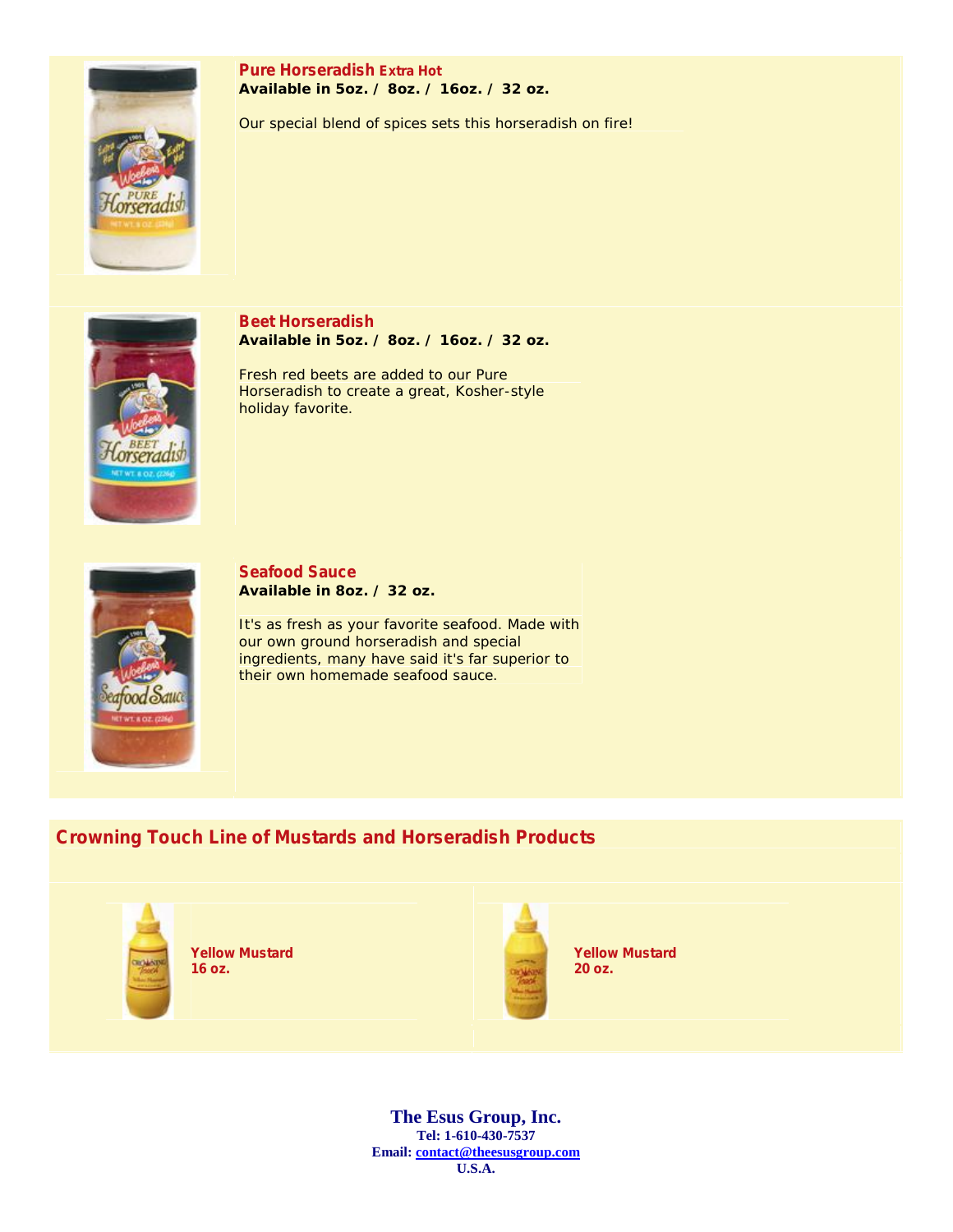

**Yellow Mustard 24 oz.**



**Honey Mustard - 9 oz.**



**Horseradish Sauce - 9 oz.**



**Jalapeno Mustard - 9 oz.**

**Horseradish Sauce - 16 oz.**



**Horseradish Mustard - 9 oz.**

**Dijon**



**Mustard - 9 oz.**



**Stone Ground Horseradish - 16 oz.**



**Jalapeno Mustard - 16 oz.**



**Honey Spice Mustard - 16 oz.**

**The Esus Group, Inc. Tel: 1-610-430-7537 Email: contact@theesusgroup.com U.S.A.**

**Yellow Mustard 32 oz.**



CROWNING Touch

**Sandwich Spread - 9 oz.**